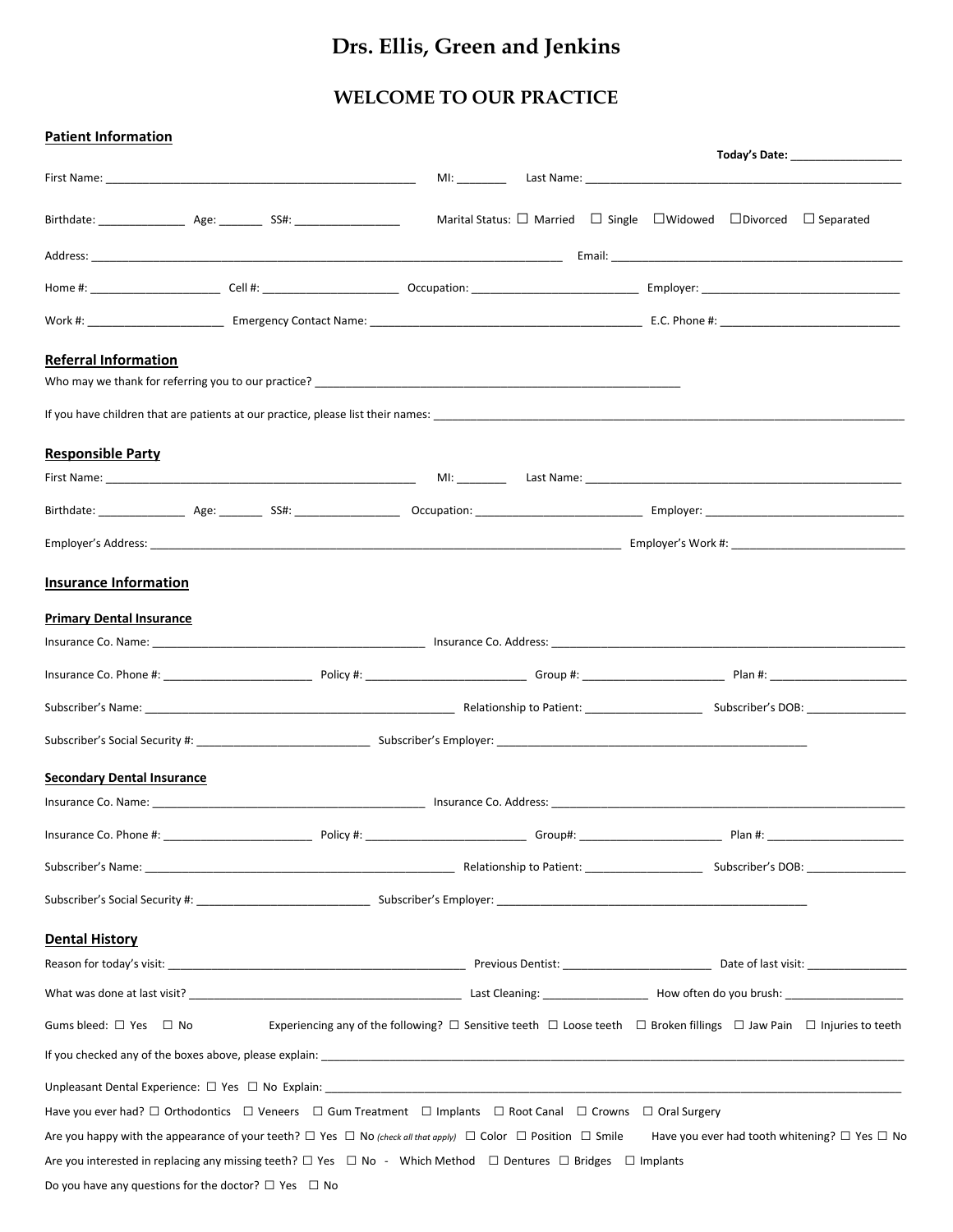#### **Medical History**

| Do you?<br>$\Box$ Take Diet Pills $\Box$ Wear Contact Lenses $\Box$ Take Herbal Supplements $\Box$ Chew Tobacco - Years? ______ Can(s) per day? ______<br>□ Smoke - Years? ___________ Pack(s) per day? _________    □ Drink Alcohol - Per week? _________ Per month? _______ |    |                                              |   |     |                              |   |     |                           |   |     |                               |
|-------------------------------------------------------------------------------------------------------------------------------------------------------------------------------------------------------------------------------------------------------------------------------|----|----------------------------------------------|---|-----|------------------------------|---|-----|---------------------------|---|-----|-------------------------------|
|                                                                                                                                                                                                                                                                               |    | Circle if you have or ever had               |   |     |                              |   |     |                           |   |     |                               |
| Y N                                                                                                                                                                                                                                                                           |    | Artificial Limb/Joint/Hip                    |   | Y N | High/Low Blood Pressure      | Y | N   | Organ Transplant          |   | Y N | Sinus Problems                |
| Y N                                                                                                                                                                                                                                                                           |    | <b>Migraines</b>                             | Y | N   | <b>Frequent Headaches</b>    | Y | N   | Claustrophobia            |   | Y N | <b>Artificial Heart Valve</b> |
| Y N                                                                                                                                                                                                                                                                           |    | <b>Prolonged Bleeding</b>                    |   | Y N | Ulcers/Colitis               | Y | N   | Hay Fever                 |   | Y N | Head Injury                   |
| Y                                                                                                                                                                                                                                                                             | N  | <b>Venereal Disease</b>                      | Y | N   | Mitral Valve Prolapse        | Y | N   | Acid Reflux               |   | Y N | Arthritis                     |
| Y N                                                                                                                                                                                                                                                                           |    | Epilepsy/Seizures                            | Y | N   | <b>STD</b>                   | Y | N   | <b>Rheumatic Fever</b>    |   | Y N | <b>Radiation Therapy</b>      |
| Y                                                                                                                                                                                                                                                                             | N  | <b>Stomach Problems</b>                      | Y | N   | Glaucoma                     | Y | N   | Dizziness/Fainting Spells |   | Y N | Treated for AIDS, HIV         |
| Y                                                                                                                                                                                                                                                                             | N  | <b>Heart Murmur</b>                          | Y | N   | <b>Thyroid Problems</b>      |   | Y N | Used Diet Drug Fen-Phen   |   | Y N | Anemia                        |
| Y N                                                                                                                                                                                                                                                                           |    | Chronic Diarrhea                             | Y | N   | Stroke TIA                   | Y | N   | Joint Surgery             |   | Y N | Cancer/Chemotherapy           |
| Y                                                                                                                                                                                                                                                                             | N  | <b>Blood Disorder</b>                        | Y | N   | Increased Frequent Urination | Y | N   | <b>Bells Palsy</b>        | Y | N.  | <b>Heart Disease</b>          |
| Y N                                                                                                                                                                                                                                                                           |    | <b>Diabetes</b>                              | Y | N   | Asthma                       | Y | N   | <b>Night Sweats</b>       |   | Y N | Shingles                      |
|                                                                                                                                                                                                                                                                               | N  | Recurrent Infections                         | Y | N   | Angina                       | Y | N   | Kidney Problems           |   | Y N | <b>Bronchitis</b>             |
| Y N                                                                                                                                                                                                                                                                           |    | Addictions                                   |   | Y N | Pace Maker                   | Y | N   | Liver Problems            |   | Y N | Emphysema                     |
| Y                                                                                                                                                                                                                                                                             | -N | <b>TMJ Problems</b>                          | Y | N   | Shortness of Breath          | Y | N   | Hepatitis: A or B or C    | Y | N   | Tuberculosis                  |
| Y N                                                                                                                                                                                                                                                                           |    | Unexplained Weight Loss                      |   | Y N | Mouth Ulcers                 |   | Y N | <b>Aspirin Daily</b>      |   |     |                               |
|                                                                                                                                                                                                                                                                               |    | Please mark any allergies/adverse reactions: |   |     |                              |   |     |                           |   |     |                               |
| Y N                                                                                                                                                                                                                                                                           |    | Penicillin                                   |   | Y N | Tetracycline                 | Y | N   | Erythromycin              | Y | N   | Sulfa                         |
| Y                                                                                                                                                                                                                                                                             | N  | <b>Local Anesthetics</b>                     | Y | N   | Codeine                      | Y | N   | NSAID (Advil/Mortrin)     | Y | N   | Gluten                        |
| Y                                                                                                                                                                                                                                                                             | N  | Aspirin                                      | Y | N   | Valium                       | Y | N   | <b>Barbiturates</b>       | Y | N   | Latex                         |
| Y                                                                                                                                                                                                                                                                             | N  | Iodine                                       | Y | N   | Household Bleach             |   |     |                           |   |     |                               |
|                                                                                                                                                                                                                                                                               |    |                                              |   |     |                              |   |     |                           |   |     |                               |

Any medical history not listed above? Please explain:

#### **Authorization**

I affirm that the information I have given is correct to the best of my knowledge. It will be held in the strictest confidence and it is my responsibility to inform this office of changes in my medical status. I authorize the dental staff to perform the necessary dental services I may need. It is also my responsibility to inform this office of any changes in my insurance coverage. I understand that payment is due at the time services are rendered.

\_\_\_\_\_\_\_\_\_\_\_\_\_\_\_\_\_\_\_\_\_\_\_\_\_\_\_\_\_\_\_\_\_\_\_\_\_\_\_\_\_\_\_\_\_\_\_\_\_\_\_\_\_\_\_\_\_\_\_\_\_\_\_\_\_\_\_\_\_ \_\_\_\_\_\_\_\_\_\_\_\_\_\_\_\_\_\_\_\_\_\_\_

Patient or Responsible Party's Signature data and the Unit of Patient or Responsible Party's Signature Date

\_\_\_\_\_\_\_\_\_\_\_\_\_\_\_\_\_\_\_\_\_\_\_\_\_\_\_\_\_\_\_\_\_\_\_\_\_\_\_\_\_\_\_\_\_\_\_\_\_\_\_\_\_\_\_\_\_\_\_\_\_\_\_\_\_\_\_\_\_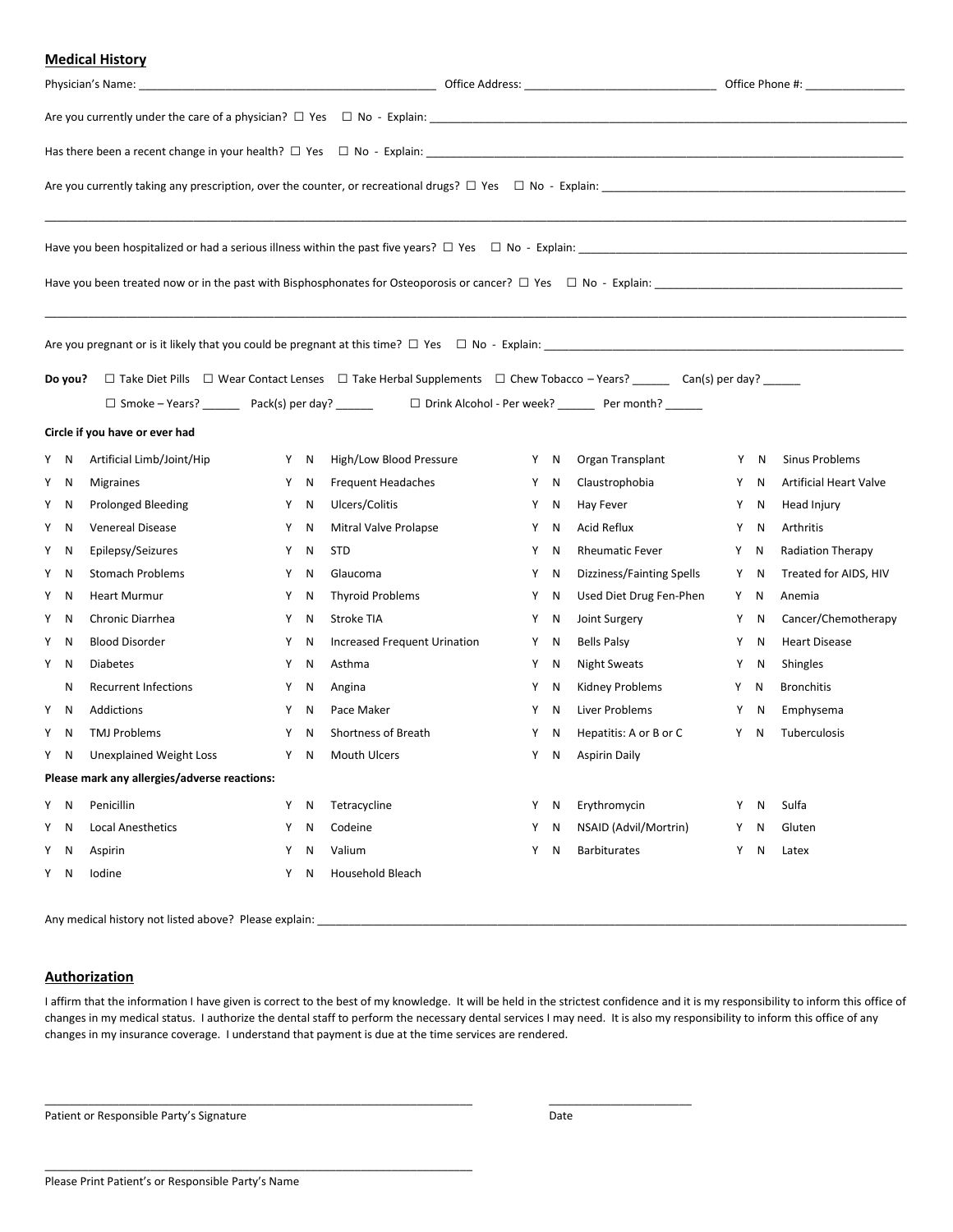## **Drs. Ellis, Green and Jenkins**

### **Financial Agreement and Office Policies**

The dentists and staff of Drs. Ellis, Green and Jenkins are dedicated to providing you and/or your child/ren with the best possible care and service. Understanding our financial agreement is an important part of your care and treatment.

- Your **estimated** patient responsibility (co-insurance and deductible) is due in full at the time of service.
- We accept cash, checks, money orders, Visa, MasterCard, and Discover and Care Credit.
- Visa, MasterCard, and Discover payments can be processed over the phone.
- Payments may also be made through our website via PayPal.

#### **Insurance:**

By providing your insurance information, you have agreed to be responsible for services provided. It is very important that you know the terms of your plan, including benefits, limitations, co-insurance, deductible, remaining max and out of pocket expense before each scheduled appointment.

- While many insurance companies are only allowing bitewings once a year, our doctors may recommend taking x-rays more frequently. Bitewing x-rays and fluoride treatment may be performed at each routine cleaning for patients 4 years and older, unless the patient, parent or guardian informs the assistant at the beginning of their visit that they do not wish to have bitewings taken and/or have fluoride applied.
	- $\circ$  The bitewing x-rays allow the doctor to see any decay that may be in-between the patient's teeth, which the dentist otherwise would not be able to see.
	- o Fluoride application is also recommended every six months, as it helps strengthen the enamel of your teeth and it helps prevent decay.

We will file **all** of your dental claims regardless of your insurance plan and are in-network providers with United Concordia, BCBS Grid Network, BCBS State Dental Plus, MetLife and Delta Dental Premier. If there is secondary coverage, that information must be provided before the scheduled appointment. If provided after the appointment, you will be responsible for filing the claim to your secondary insurance carrier.

We will collect your portion due (co-insurance) and deductible as estimated based on our system at the time services are rendered. Any pre-estimate or treatment plan provided to you is **not** a guarantee of payment. Payment is determined by your insurance company upon receipt of a claim. Payment is due in **full** at the time services are rendered **if** the patient is under a pre-existing clause or has reached the annual maximum.

#### **For our self-pay patients, payment is due in full at the time of service.**

#### **Past Due Accounts:**

If your account becomes past due, we will take necessary steps to collect the balance owed. If we have to refer your account to a collection agency, you are required to pay all of the collection costs which are incurred.

#### **Separation / Divorce:**

In the situation of a divorce or separation, the parent authorizing treatment for a child will be the parent responsible for their treatment fees. If the divorce decree requires the other parent to pay all or part of the treatment costs, it is the authorizing parent's responsibility to collect from the other parent. As always, the person bringing the child to the appointment will be expected to pay as required.

#### **Returned Checks:**

In the rare case of a returned check for insufficient funds, we will electronically debit your account for the amount of the check plus a processing fee of \$30.00. Unpaid returned checks will be forwarded to the Richland County Solicitor's Office.

#### **Confirming of Appointments:**

We will make every attempt to contact you to remind you of yours and/or your child's appointment. However, your confirmation reminder is a courtesy to you; we encourage you to record the scheduled information on your calendar.

#### **Missed / Canceled Appointments:**

The second time a patient misses an appointment, or cancels with less than 24 hours notice from the appointment time; we may assess a fee. This fee must be paid before a new appointment is scheduled. Patients with multiple missed appointments will be asked to transfer their records to another office. Exceptions will be considered on an individual basis.

#### **THE OFFICE POLICIES CONTINUE ON THE NEXT PAGE.**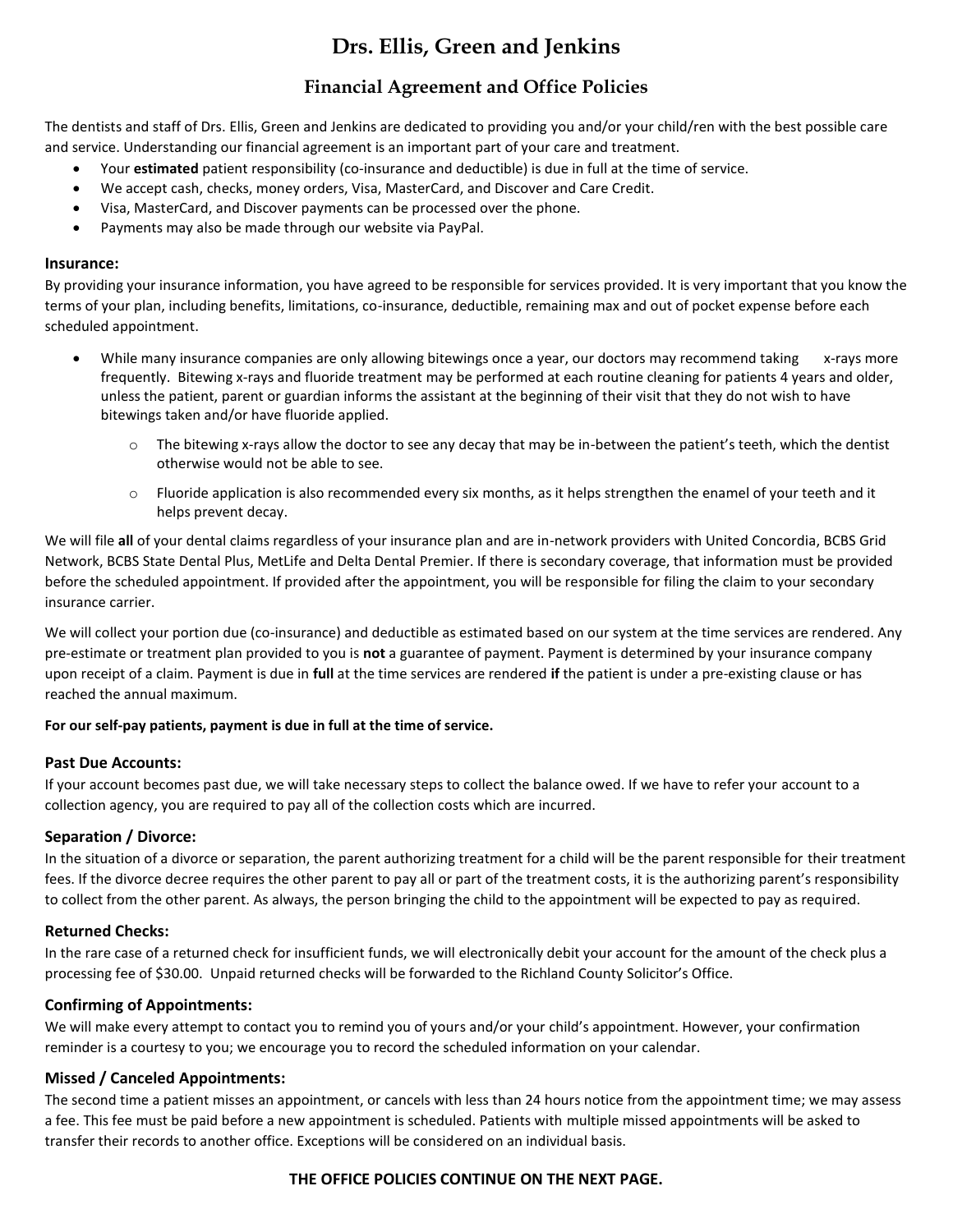#### **CONTINUATION OF OFFICE POLICIES**

#### **Missed / Canceled Appointments for patients with South Carolina Healthy Connections Coverage:**

The second time a patient misses an appointment, or cancels with less than 24 hours notice from the appointment time; we may notify your insurance company of the missed appointment. Patients with multiple missed appointments will be asked to transfer their records to another office. Exceptions will be considered on an individual basis.

#### **Scheduling:**

We try, whenever possible, to accommodate your need for appointment times that fit your schedule. There are certain types of procedures and ages of children, however that we schedule at specific times in order to provide the best care possible.

For additional information, please visit our website: [www.wecaredentalsc.com.](http://www.wecaredentalsc.com/) 

### **Thank you for reviewing our Financial Agreement and Office Policies. Please read the following, initial each section and sign and date the bottom of this form.**

| Full payment is due at the time of service unless arrangements have been made prior to the start of any treatment.                                                                                                                                                                                                                   |
|--------------------------------------------------------------------------------------------------------------------------------------------------------------------------------------------------------------------------------------------------------------------------------------------------------------------------------------|
| Insurance balances are ultimately the patient's obligation. We will file most primary insurances at no cost to you as a<br>courtesy. However, insurance balances which are not paid within 60 days may be billed to you. Please keep your<br>walk-out statements and follow up with your insurance carrier to ensure prompt payment. |
| Some of your treatment may not be covered by your insurance carrier. The cost for such charges will be your<br>responsibility.                                                                                                                                                                                                       |
| Major services may require a deposit equal to at least one half of the estimated patient portion at the time the<br>appointment is made.                                                                                                                                                                                             |
| Patients are asked to confirm their appointments at least 48 hours in advance by directly contacting our office or by<br>responding to our confirmation contact. Failure to confirm your appointment may result in a charge for the time<br>reserved.                                                                                |

*I have read and understand the financial agreement of Drs. Ellis, Green and Jenkins and I agree to comply with its terms. I understand that I am financially responsible for all charges whether or not they are covered by insurance and agree such terms may be amended from time-to-time by the practice.* 

\_\_\_\_\_\_\_\_\_\_\_\_\_\_\_\_\_\_\_\_\_\_\_\_\_\_\_\_\_\_\_\_\_\_ \_\_\_\_\_\_\_\_\_\_\_\_\_\_\_\_\_\_\_\_\_\_\_\_\_\_\_\_\_\_\_\_\_\_

\_\_\_\_\_\_\_\_\_\_\_\_\_\_\_\_\_\_\_\_\_\_\_\_\_\_\_\_\_\_\_\_\_\_ \_\_\_\_\_\_\_\_\_\_\_\_\_\_\_\_\_\_\_\_\_\_\_\_\_\_\_\_\_\_\_\_\_\_

Print Your Name (Responsible Party) and the extendion of the Print Patient's Name

Signature (Responsible Party) and the Contract of Contract Contract Date